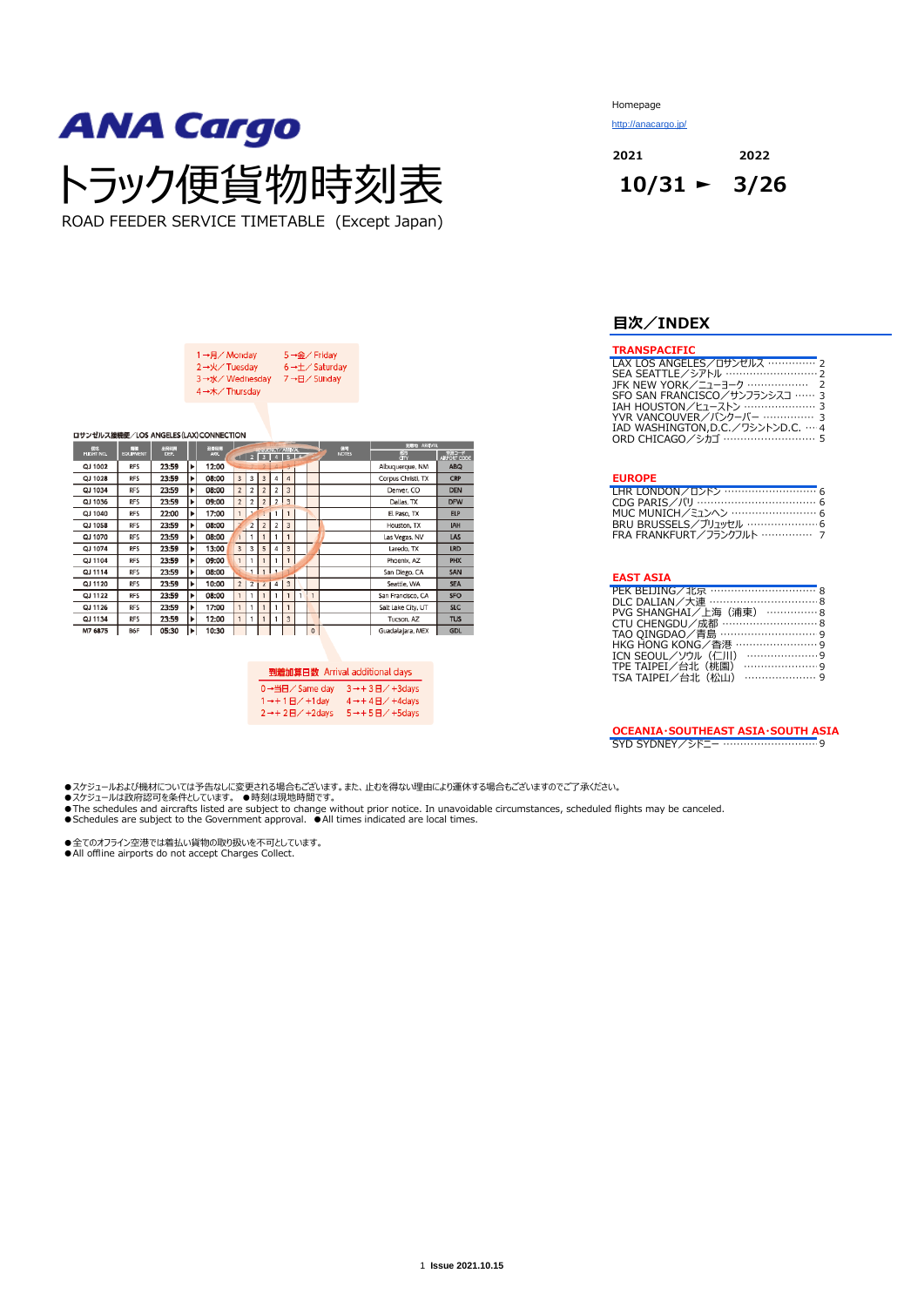# **ANA Cargo** 国際線·接続便貨物時刻表 INTERNATIONAL TIMETABLE & CONNECTIONS 2021.10.31 ► 2022.3.26

## **ANSPACIFICANA Cargo**

## **ロサンゼルス接続便/LOS ANGELES (LAX) CONNECTION**

| 便名                | 出発地              | 到着地            | 出発時間                    | 到着時間 | 曜日/到着                                                            | 最低重量              | 備考           |
|-------------------|------------------|----------------|-------------------------|------|------------------------------------------------------------------|-------------------|--------------|
| <b>FLIGHT NO.</b> | <b>DEPARTURE</b> | <b>ARRIVAL</b> | DEP.                    | ARR. | <b>FREQUENCY / ARRIVAL</b>                                       | <b>MIN WEIGHT</b> | <b>NOTES</b> |
| <b>QJ 1002</b>    |                  | ABO            |                         |      |                                                                  |                   |              |
| QJ 1034           |                  | <b>DEN</b>     |                         |      | スケジュール詳細はJet Airways of the U.S. Inc.のウェブサイトをご確認ください。            |                   |              |
| <b>QJ 1036</b>    |                  | <b>DFW</b>     |                         |      | Please visit Jet Airways of the U.S. Inc.'s website for details. |                   |              |
| <b>QJ 1040</b>    |                  | <b>ELP</b>     |                         |      |                                                                  |                   |              |
| <b>QJ 1058</b>    |                  | IAH            | http://jet-airways.com/ |      |                                                                  |                   |              |
| <b>QJ 1070</b>    |                  | LAS            |                         |      |                                                                  |                   |              |
| QJ 1074           | <b>LAX</b>       | <b>LRD</b>     |                         |      |                                                                  |                   |              |
| <b>QJ 1104</b>    |                  | <b>PHX</b>     |                         |      |                                                                  |                   |              |
| <b>QJ 1114</b>    |                  | SAN            |                         |      |                                                                  |                   |              |
| <b>QJ 1120</b>    |                  | <b>SEA</b>     |                         |      |                                                                  |                   |              |
| <b>QJ 1122</b>    |                  | SFO            |                         |      |                                                                  |                   |              |
| <b>QJ 1126</b>    |                  | <b>SLC</b>     |                         |      |                                                                  |                   |              |
| 0J 1134           |                  | TUS            |                         |      |                                                                  |                   |              |

記載されている都市以外への転送につきましては、お問い合わせください。

※日曜・祝日到着は翌営業日引き渡しになります。

Please contact ANA CARGO for connections to other destinations.

※Arriving on Sun. and national holiday deliver the next business day.

#### **シアトル接続便/SEATTLE (SEA) CONNECTION**

| 便名<br><b>FLIGHT NO.</b> | 出発地<br><b>DEPARTURE</b>                                                                                                                                                                                                                                                                                                                                                                                                                                                                                          | 到着地<br><b>ARRIVAL</b> | 出発時間<br>DEP.            | 到着時間<br>ARR.                                                     | 曜日/到着<br>FREOUENCY / ARRIVAL                          | 最低重量<br><b>MIN WEIGHT</b> |  | <b>NOTES</b> |  |  |
|-------------------------|------------------------------------------------------------------------------------------------------------------------------------------------------------------------------------------------------------------------------------------------------------------------------------------------------------------------------------------------------------------------------------------------------------------------------------------------------------------------------------------------------------------|-----------------------|-------------------------|------------------------------------------------------------------|-------------------------------------------------------|---------------------------|--|--------------|--|--|
| 0J 8252                 |                                                                                                                                                                                                                                                                                                                                                                                                                                                                                                                  | LAX                   |                         |                                                                  |                                                       |                           |  |              |  |  |
| QJ 8248                 |                                                                                                                                                                                                                                                                                                                                                                                                                                                                                                                  | <b>PDX</b>            |                         |                                                                  | スケジュール詳細はJet Airways of the U.S. Inc.のウェブサイトをご確認ください。 |                           |  |              |  |  |
| QJ 8247                 | <b>SEA</b>                                                                                                                                                                                                                                                                                                                                                                                                                                                                                                       | <b>SFO</b>            |                         | Please visit Jet Airways of the U.S. Inc.'s website for details. |                                                       |                           |  |              |  |  |
| <b>QJ 8250</b>          |                                                                                                                                                                                                                                                                                                                                                                                                                                                                                                                  | <b>YEG</b>            |                         |                                                                  |                                                       |                           |  |              |  |  |
| QJ 9257                 |                                                                                                                                                                                                                                                                                                                                                                                                                                                                                                                  | <b>YVR</b>            | http://jet-airways.com/ |                                                                  |                                                       |                           |  |              |  |  |
| 0J 8255                 |                                                                                                                                                                                                                                                                                                                                                                                                                                                                                                                  | YYC.                  |                         |                                                                  |                                                       |                           |  |              |  |  |
|                         | $\mathcal{L} = \{ \mathcal{L} \mid \mathcal{L} \text{ and } \mathcal{L} \text{ and } \mathcal{L} \text{ and } \mathcal{L} \text{ and } \mathcal{L} \text{ and } \mathcal{L} \text{ and } \mathcal{L} \text{ and } \mathcal{L} \text{ and } \mathcal{L} \text{ and } \mathcal{L} \text{ and } \mathcal{L} \text{ and } \mathcal{L} \text{ and } \mathcal{L} \text{ and } \mathcal{L} \text{ and } \mathcal{L} \text{ and } \mathcal{L} \text{ and } \mathcal{L} \text{ and } \mathcal{L} \text{ and } \mathcal{L$ |                       |                         |                                                                  |                                                       |                           |  |              |  |  |

記載されている都市以外への転送につきましては、お問い合わせください。

※日曜・祝日到着は翌営業日引き渡しになります。

Please contact ANA CARGO for connections to other destinations.

※Arriving on Sun. and national holiday deliver the next business day.

#### **ニューヨーク接続便/NEW YORK (JFK) CONNECTION**

| 便名                | 出発地              | 到着地            | 出発時間                    | 到着時間 | 曜日/到着                                                            | 最低重量              | 備考           |
|-------------------|------------------|----------------|-------------------------|------|------------------------------------------------------------------|-------------------|--------------|
| <b>FLIGHT NO.</b> | <b>DEPARTURE</b> | <b>ARRIVAL</b> | DEP.                    | ARR. | FREQUENCY / ARRIVAL                                              | <b>MIN WEIGHT</b> | <b>NOTES</b> |
| <b>QJ 1320</b>    |                  | ATL            |                         |      |                                                                  |                   |              |
| <b>QJ 1330</b>    |                  | <b>BNA</b>     |                         |      | スケジュール詳細はJet Airways of the U.S. Inc.のウェブサイトをご確認ください。            |                   |              |
| 0J 1332           |                  | <b>BOS</b>     |                         |      | Please visit Jet Airways of the U.S. Inc.'s website for details. |                   |              |
| QJ 1336           |                  | <b>BUF</b>     |                         |      |                                                                  |                   |              |
| QJ 1338           |                  | BWI            | http://jet-airways.com/ |      |                                                                  |                   |              |
| <b>QJ 1346</b>    |                  | <b>CLE</b>     |                         |      |                                                                  |                   |              |
| QJ 1348           |                  | <b>CLT</b>     |                         |      |                                                                  |                   |              |
| QJ 1350           |                  | <b>CMH</b>     |                         |      |                                                                  |                   |              |
| QJ 1352           |                  | <b>CVG</b>     |                         |      |                                                                  |                   |              |
| <b>QJ 1364</b>    |                  | <b>DTW</b>     |                         |      |                                                                  |                   |              |
| QJ 1382           |                  | IAD            |                         |      |                                                                  |                   |              |
| <b>QJ 1396</b>    |                  | MCI            |                         |      |                                                                  |                   |              |
| QJ 1400           | <b>JFK</b>       | <b>MEM</b>     |                         |      |                                                                  |                   |              |
| <b>QJ 1402</b>    |                  | MIA            |                         |      |                                                                  |                   |              |
| <b>QJ 1404</b>    |                  | <b>MKE</b>     |                         |      |                                                                  |                   |              |
| QJ 1408           |                  | <b>MSP</b>     |                         |      |                                                                  |                   |              |
| <b>QJ 1410</b>    |                  | <b>MSY</b>     |                         |      |                                                                  |                   |              |
| QJ 1416           |                  | <b>ORD</b>     |                         |      |                                                                  |                   |              |
| QJ 1419           |                  | ORF            |                         |      |                                                                  |                   |              |
| QJ 1420           |                  | PHL            |                         |      |                                                                  |                   |              |
| QJ 1422           |                  | PIT            |                         |      |                                                                  |                   |              |
| QJ 1321           |                  | <b>PVD</b>     |                         |      |                                                                  |                   |              |
| QJ 1424           |                  | <b>RDU</b>     |                         |      |                                                                  |                   |              |
| <b>QJ 1426</b>    |                  | <b>RIC</b>     |                         |      |                                                                  |                   |              |
| QJ 1434           |                  | <b>SDF</b>     |                         |      |                                                                  |                   |              |
| QJ 1442           |                  | <b>STL</b>     |                         |      |                                                                  |                   |              |
| <b>QJ 1448</b>    |                  | <b>TPA</b>     |                         |      |                                                                  |                   |              |

記載されている都市以外への転送につきましては、お問い合わせください。 NH010からの接続はBOS行き (D7除く) 以外、翌日接続となります。

※日曜・祝日到着は翌営業日引き渡しになります。

Please contact ANA CARGO for connections to other destinations. Connection on the same day is not available from NH010 except to BOS (D7).

※Arriving on Sun. and national holiday deliver the next business day.

●全てのオフライン空港では着払い貨物の取り扱いを不可としています。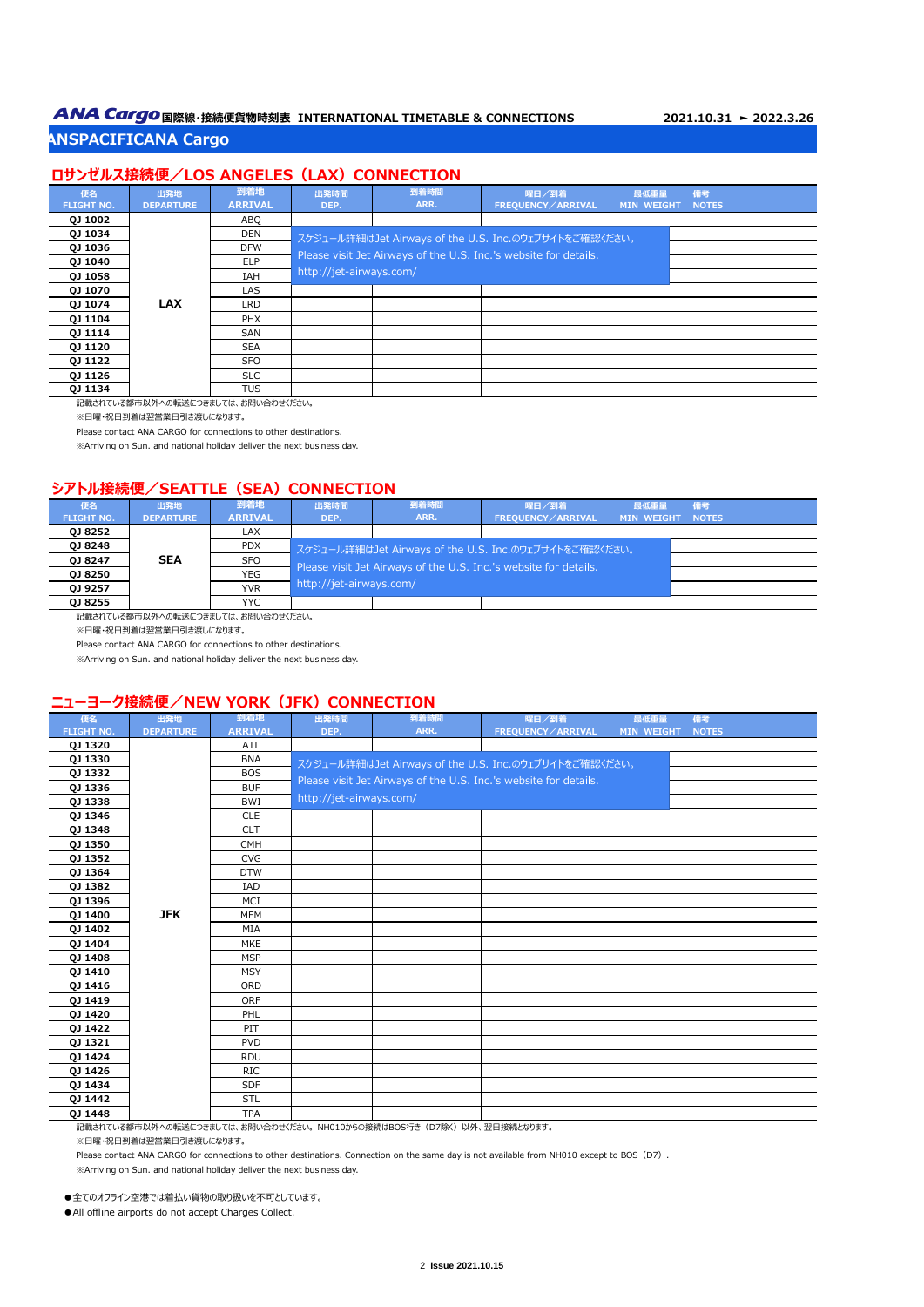## **太平洋線/TRANSPACIFICANA Cargo**

## **サンフランシスコ接続便/SAN FRANCISCO (SFO) CONNECTION**

| 便名                | 出発地              | 到着地            | 出発時間                    | 到着時間 | 曜日/到着                                                            | 最低重量              | 備考           |
|-------------------|------------------|----------------|-------------------------|------|------------------------------------------------------------------|-------------------|--------------|
| <b>FLIGHT NO.</b> | <b>DEPARTURE</b> | <b>ARRIVAL</b> | DEP.                    | ARR. | FREOUENCY / ARRIVAL                                              | <b>MIN WEIGHT</b> | <b>NOTES</b> |
| QJ 1641           |                  | DEN            |                         |      |                                                                  |                   |              |
| QJ 1649           |                  | <b>ELP</b>     |                         |      |                                                                  |                   |              |
| QJ 7402           |                  | LAS            |                         |      | スケジュール詳細はJet Airways of the U.S. Inc.のウェブサイトをご確認ください。            |                   |              |
| QJ 1639           |                  | <b>LAX</b>     |                         |      | Please visit Jet Airways of the U.S. Inc.'s website for details. |                   |              |
| QJ 1723           |                  | <b>PDX</b>     |                         |      |                                                                  |                   |              |
| QJ 1728           | <b>SFO</b>       | <b>PHX</b>     | http://jet-airways.com/ |      |                                                                  |                   |              |
| <b>QJ 0353</b>    |                  | SAN            |                         |      |                                                                  |                   |              |
| 0J 1748           |                  | <b>SEA</b>     |                         |      |                                                                  |                   |              |
| 0J 1781           |                  | SJC.           |                         |      |                                                                  |                   |              |
| QJ 1752           |                  | <b>SLC</b>     |                         |      |                                                                  |                   |              |
| 0J 1772           |                  | <b>YVR</b>     |                         |      |                                                                  |                   |              |

記載されている都市以外への転送につきましては、お問い合わせください。

※日曜・祝日到着は翌営業日引き渡しになります。

Please contact ANA CARGO for connections to other destinations.

※Arriving on Sun. and national holiday deliver the next business day.

#### **ヒューストン接続便/HOUSTON (IAH) CONNECTION**

| 便名                | 出発地              | 到着地            | 出発時間                    | 到着時間                                                             | 曜日/到着             | 最低重量       | 備考           |
|-------------------|------------------|----------------|-------------------------|------------------------------------------------------------------|-------------------|------------|--------------|
| <b>FLIGHT NO.</b> | <b>DEPARTURE</b> | <b>ARRIVAL</b> | DEP.                    | ARR.                                                             | FREQUENCY/ARRIVAL | MIN WEIGHT | <b>NOTES</b> |
| QJ 3410           |                  | ABI            |                         |                                                                  |                   |            |              |
| QJ 3413           |                  | ABQ            |                         | スケジュール詳細はJet Airways of the U.S. Inc.のウェブサイトをご確認ください。            |                   |            |              |
| QJ 3415           |                  | AMA            |                         | Please visit Jet Airways of the U.S. Inc.'s website for details. |                   |            |              |
| QJ 3419           |                  | ATL            |                         |                                                                  |                   |            |              |
| QJ 3422           |                  | <b>AUS</b>     | http://jet-airways.com/ |                                                                  |                   |            |              |
| QJ 3510           |                  | <b>BNA</b>     |                         |                                                                  |                   |            |              |
| QJ 3423           |                  | <b>BTR</b>     |                         |                                                                  |                   |            |              |
| QJ 3429           |                  | <b>CLT</b>     |                         |                                                                  |                   |            |              |
| QJ 3443           |                  | <b>CRP</b>     |                         |                                                                  |                   |            |              |
| QJ 3446           |                  | <b>DEN</b>     |                         |                                                                  |                   |            |              |
| <b>QJ 3449</b>    |                  | <b>DFW</b>     |                         |                                                                  |                   |            |              |
| QJ 3455           |                  | <b>ELP</b>     |                         |                                                                  |                   |            |              |
| QJ 5252           |                  | <b>IAD</b>     |                         |                                                                  |                   |            |              |
| QJ 3507           |                  | <b>ICT</b>     |                         |                                                                  |                   |            |              |
| QJ 3484           |                  | <b>JFK</b>     |                         |                                                                  |                   |            |              |
| QJ 3458           |                  | LAX            |                         |                                                                  |                   |            |              |
| QJ 3467           |                  | LBB            |                         |                                                                  |                   |            |              |
| QJ 3470           | <b>IAH</b>       | <b>LIT</b>     |                         |                                                                  |                   |            |              |
| QJ 3473           |                  | <b>LRD</b>     |                         |                                                                  |                   |            |              |
| QJ 3479           |                  | MCI            |                         |                                                                  |                   |            |              |
| QJ 3482           |                  | <b>MCO</b>     |                         |                                                                  |                   |            |              |
| QJ 3485           |                  | <b>MEM</b>     |                         |                                                                  |                   |            |              |
| QJ 3488           |                  | MFE            |                         |                                                                  |                   |            |              |
| QJ 3502           |                  | MIA            |                         |                                                                  |                   |            |              |
| QJ 3497           |                  | <b>MOB</b>     |                         |                                                                  |                   |            |              |
| QJ 3500           |                  | <b>MSY</b>     |                         |                                                                  |                   |            |              |
| QJ 3503           |                  | OKC            |                         |                                                                  |                   |            |              |
| QJ 3522           |                  | <b>OMA</b>     |                         |                                                                  |                   |            |              |
| QJ 3506           |                  | ORD            |                         |                                                                  |                   |            |              |
| QJ 7000           |                  | PHL            |                         |                                                                  |                   |            |              |
| QJ 3512           |                  | <b>SAT</b>     |                         |                                                                  |                   |            |              |
| QJ 3518           |                  | SHV            |                         |                                                                  |                   |            |              |
| QJ 3524           |                  | <b>TPA</b>     |                         |                                                                  |                   |            |              |
| QJ 3527           |                  | <b>TUL</b>     |                         |                                                                  |                   |            |              |

記載されている都市以外への転送につきましては、お問い合わせください。 ※日曜・祝日到着は翌営業日引き渡しになります。

Please contact ANA CARGO for connections to other destinations.

※Arriving on Sun. and national holiday deliver the next business day.

●全てのオフライン空港では着払い貨物の取り扱いを不可としています。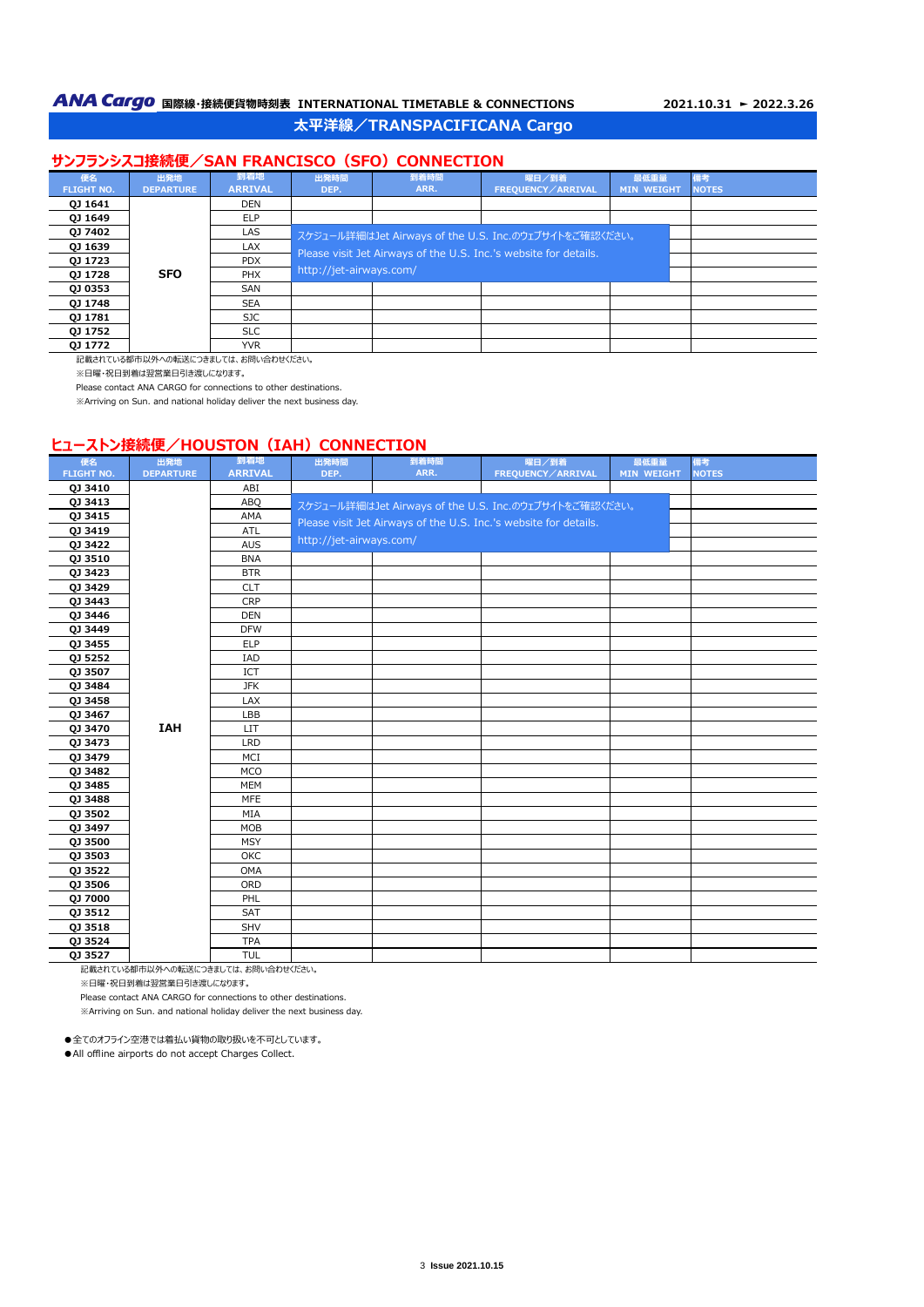## **バンクーバー接続便/VANCOUVER (YVR) CONNECTION**

| 便名                | 出発地              | 到着地            | 出発時間                    | 到着時間                                                             | 曜日/到着                                                    | 最低重量              |              |
|-------------------|------------------|----------------|-------------------------|------------------------------------------------------------------|----------------------------------------------------------|-------------------|--------------|
| <b>FLIGHT NO.</b> | <b>DEPARTURE</b> | <b>ARRIVAL</b> | DEP.                    | ARR.                                                             | FREOUENCY/ARRIVAL                                        | <b>MIN WEIGHT</b> | <b>NOTES</b> |
| 0J 9258           |                  | <b>PDX</b>     |                         |                                                                  | ι スケジュール詳細はJet Airways of the U.S. Inc.のウェブサイトをご確認ください。' |                   |              |
| 0J 9256           | <b>YVR</b>       | <b>SEA</b>     |                         | Please visit Jet Airways of the U.S. Inc.'s website for details. |                                                          |                   |              |
| 0J 9251           |                  | <b>YEG</b>     |                         |                                                                  | $\left( 1 \right)$                                       |                   |              |
| 0J 9253           |                  | <b>YYC</b>     | http://jet-airways.com/ |                                                                  |                                                          | $\omega$          |              |

記載されている都市以外への転送につきましては、お問い合わせください。 ※日曜・祝日到着は翌営業日引き渡しになります。

①翌日接続

Please contact ANA CARGO for connections to other destinations.

※Arriving on Sun. and national holiday deliver the next business day.

①Next day connection.

# **ワシントンD.C.接続便/WASHINGTON,D.C (. IAD) CONNECTION**

| 便名                | 出発地              | 到着地            | 出発時間                    | 到着時間 | 曜日/到着                                                            | 最低重量              | 備考            |
|-------------------|------------------|----------------|-------------------------|------|------------------------------------------------------------------|-------------------|---------------|
| <b>FLIGHT NO.</b> | <b>DEPARTURE</b> | <b>ARRIVAL</b> | DEP.                    | ARR. | FREQUENCY/ARRIVAL                                                | <b>MIN WEIGHT</b> | <b>NOTES</b>  |
| QJ 1600           |                  | ATL            |                         |      |                                                                  |                   |               |
| QJ 1608           |                  | <b>BNA</b>     |                         |      | スケジュール詳細はJet Airways of the U.S. Inc.のウェブサイトをご確認ください。            |                   | $^{\circ}$    |
| QJ 1610           |                  | <b>BOS</b>     |                         |      | Please visit Jet Airways of the U.S. Inc.'s website for details. |                   |               |
| QJ 1614           |                  | <b>BWI</b>     |                         |      |                                                                  |                   |               |
| QJ 1618           |                  | CHS            | http://jet-airways.com/ |      |                                                                  |                   |               |
| QJ 1620           |                  | <b>CLE</b>     |                         |      |                                                                  |                   |               |
| <b>QJ 1622</b>    |                  | <b>CLT</b>     |                         |      |                                                                  |                   |               |
| QJ 1624           |                  | <b>CMH</b>     |                         |      |                                                                  |                   |               |
| QJ 1626           |                  | <b>CVG</b>     |                         |      |                                                                  |                   |               |
| QJ 1630           |                  | <b>DEN</b>     |                         |      |                                                                  |                   |               |
| QJ 1632           |                  | <b>DFW</b>     |                         |      |                                                                  |                   | $^{\circ}$    |
| QJ 1634           |                  | <b>DTW</b>     |                         |      |                                                                  |                   |               |
| QJ 1648           |                  | IAH            |                         |      |                                                                  |                   | $\circled{1}$ |
| QJ 1650           | <b>IAD</b>       | <b>IND</b>     |                         |      |                                                                  |                   |               |
| QJ 6054           |                  | <b>JFK</b>     |                         |      |                                                                  |                   |               |
| QJ 1663           |                  | MCI            |                         |      |                                                                  |                   |               |
| QJ 1666           |                  | <b>MCO</b>     |                         |      |                                                                  |                   |               |
| QJ 1670           |                  | <b>MEM</b>     |                         |      |                                                                  |                   |               |
| QJ 0099           |                  | MIA            |                         |      |                                                                  |                   | $^{\circ}$    |
| QJ 1696           |                  | <b>MKE</b>     |                         |      |                                                                  |                   |               |
| QJ 1676           |                  | <b>MSP</b>     |                         |      |                                                                  |                   |               |
| QJ 1678           |                  | <b>MSY</b>     |                         |      |                                                                  |                   |               |
| QJ 1680           |                  | OKC            |                         |      |                                                                  |                   |               |
| QJ 1684           |                  | ORD            |                         |      |                                                                  |                   |               |
| QJ 1686           |                  | ORF            |                         |      |                                                                  |                   |               |
| QJ 1690           |                  | PHL            |                         |      |                                                                  |                   |               |
| QJ 1694           |                  | PIT            |                         |      |                                                                  |                   |               |
| QJ 1701           |                  | <b>RDU</b>     |                         |      |                                                                  |                   |               |
| QJ 1703           |                  | <b>RIC</b>     |                         |      |                                                                  |                   |               |
| QJ 1716           |                  | SDF            |                         |      |                                                                  |                   |               |
| QJ 1722           |                  | <b>STL</b>     |                         |      |                                                                  |                   |               |
| QJ 1730           |                  | <b>TPA</b>     |                         |      |                                                                  |                   | $\circled{1}$ |

記載されている都市以外への転送につきましては、お問い合わせください。

※日曜・祝日到着は翌営業日引き渡しになります。

①D6はANA限定運行

Please contact ANA CARGO for connections to other destinations.

※Arriving on Sun. and national holiday deliver the next business day.

①Day6 Operation for ANA ONLY.

●全てのオフライン空港では着払い貨物の取り扱いを不可としています。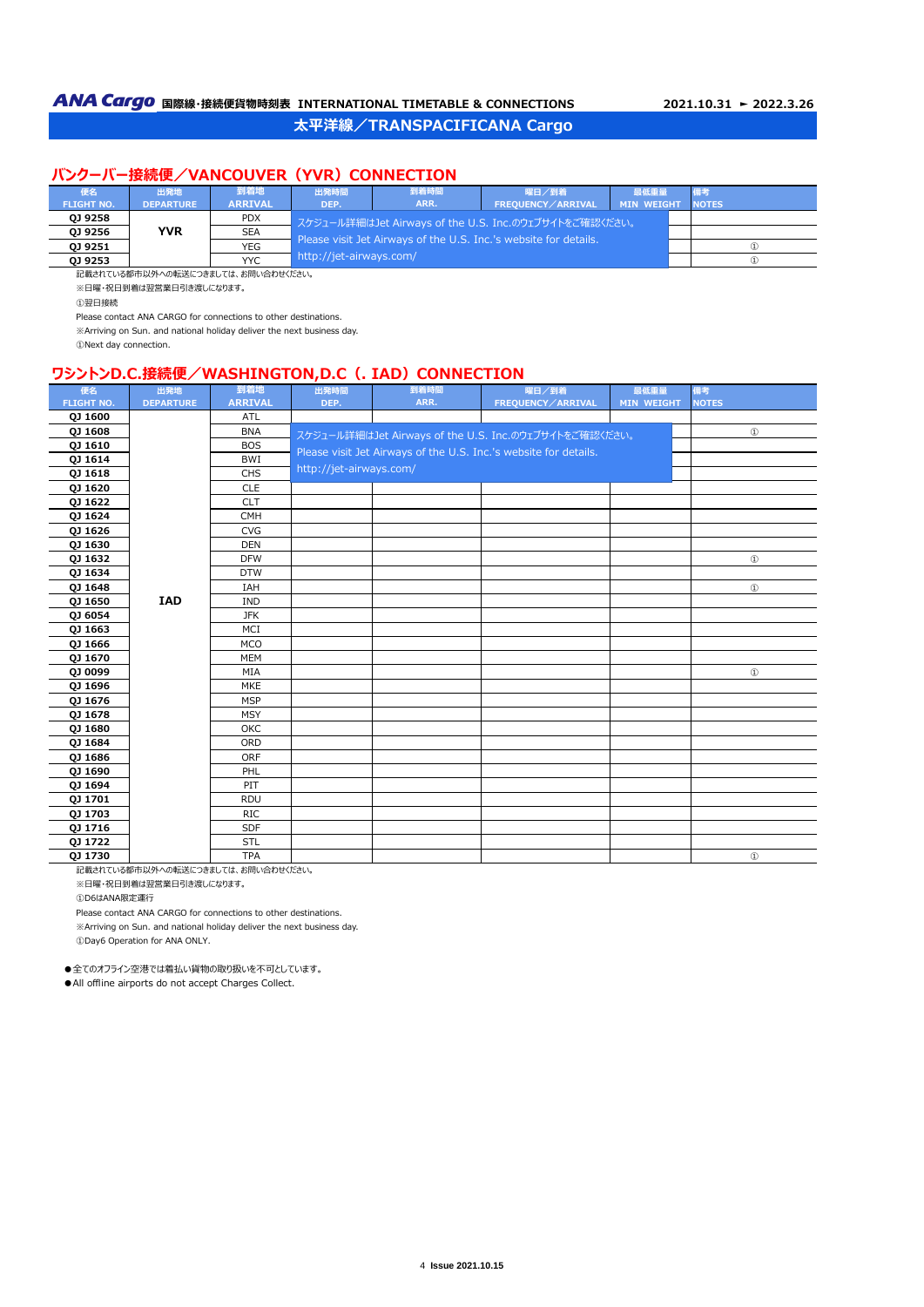## **太平洋線/TRANSPACIFICANA Cargo**

# **シカゴ接続便/CHICAGO (ORD) CONNECTION**

|                   |                  | 到着地                   |                         | 到着時間 |                                                                  |            |                    |
|-------------------|------------------|-----------------------|-------------------------|------|------------------------------------------------------------------|------------|--------------------|
| 便名                | 出発地              |                       | 出発時間<br>DEP.            | ARR. | 曜日/到着                                                            | 最低重量       | 備考<br><b>NOTES</b> |
| <b>FLIGHT NO.</b> | <b>DEPARTURE</b> | <b>ARRIVAL</b><br>ATL |                         |      | FREQUENCY/ARRIVAL                                                | MIN WEIGHT |                    |
| QJ 3626           |                  | <b>BNA</b>            |                         |      |                                                                  |            |                    |
| QJ 3638           |                  | <b>BOS</b>            |                         |      | スケジュール詳細はJet Airways of the U.S. Inc.のウェブサイトをご確認ください。            |            |                    |
| QJ 3641           |                  | <b>BUF</b>            |                         |      | Please visit Jet Airways of the U.S. Inc.'s website for details. |            |                    |
| QJ 3644           |                  | <b>BWI</b>            | http://jet-airways.com/ |      |                                                                  |            |                    |
| QJ 3647           |                  |                       |                         |      |                                                                  |            |                    |
| QJ 3656           |                  | CHS                   |                         |      |                                                                  |            | via ATL            |
| QJ 3662           |                  | <b>CLE</b>            |                         |      |                                                                  |            |                    |
| QJ 3668           |                  | <b>CLT</b>            |                         |      |                                                                  |            |                    |
| QJ 3671           |                  | CMH                   |                         |      |                                                                  |            |                    |
| QJ 3674           |                  | <b>CVG</b>            |                         |      |                                                                  |            |                    |
| QJ 3680           |                  | <b>DEN</b>            |                         |      |                                                                  |            |                    |
| QJ 3683           |                  | <b>DFW</b>            |                         |      |                                                                  |            |                    |
| QJ 3692           |                  | <b>DTW</b>            |                         |      |                                                                  |            |                    |
| QJ 3694           |                  | <b>ELP</b>            |                         |      |                                                                  |            |                    |
| QJ 3710           |                  | GSO                   |                         |      |                                                                  |            |                    |
| QJ 3716           |                  | IAD                   |                         |      |                                                                  |            |                    |
| QJ 3719           |                  | IAH                   |                         |      |                                                                  |            |                    |
| QJ 3725           | <b>ORD</b>       | <b>IND</b>            |                         |      |                                                                  |            |                    |
| QJ 3731           |                  | JAX                   |                         |      |                                                                  |            |                    |
| QJ 3749           |                  | MCI                   |                         |      |                                                                  |            |                    |
| QJ 3752           |                  | <b>MCO</b>            |                         |      |                                                                  |            |                    |
| QJ 3755           |                  | <b>MEM</b>            |                         |      |                                                                  |            |                    |
| QJ 3758           |                  | MIA                   |                         |      |                                                                  |            |                    |
| QJ 3761           |                  | MKE                   |                         |      |                                                                  |            |                    |
| QJ 3767           |                  | <b>MSP</b>            |                         |      |                                                                  |            |                    |
| QJ 3770           |                  | <b>MSY</b>            |                         |      |                                                                  |            | via IAH            |
| QJ 3773           |                  | OKC                   |                         |      |                                                                  |            |                    |
| QJ 3779           |                  | ORF                   |                         |      |                                                                  |            |                    |
| QJ 3782           |                  | PHL                   |                         |      |                                                                  |            |                    |
| QJ 3785           |                  | PIT                   |                         |      |                                                                  |            |                    |
| QJ 3788           |                  | <b>RDU</b>            |                         |      |                                                                  |            |                    |
| QJ 3790           |                  | <b>RIC</b>            |                         |      |                                                                  |            |                    |
| QJ 3800           |                  | <b>SDF</b>            |                         |      |                                                                  |            |                    |
| QJ 3812           |                  | STL                   |                         |      |                                                                  |            |                    |
| QJ 3821           |                  | <b>TPA</b>            |                         |      |                                                                  |            |                    |
| QJ 3824           |                  | <b>TUL</b>            |                         |      |                                                                  |            |                    |
| QJ 3830           |                  | <b>YUL</b>            |                         |      |                                                                  |            |                    |
| QJ 3833           |                  | <b>YYZ</b>            |                         |      |                                                                  |            |                    |

<u>。<br>「記載されている都市以外への転送につきましては、お問い合わせください。</u>

※日曜・祝日到着は翌営業日引き渡しになります。

Please contact ANA CARGO for connections to other destinations. ※Arriving on Sun. and national holiday deliver the next business day.

●全てのオフライン空港では着払い貨物の取り扱いを不可としています。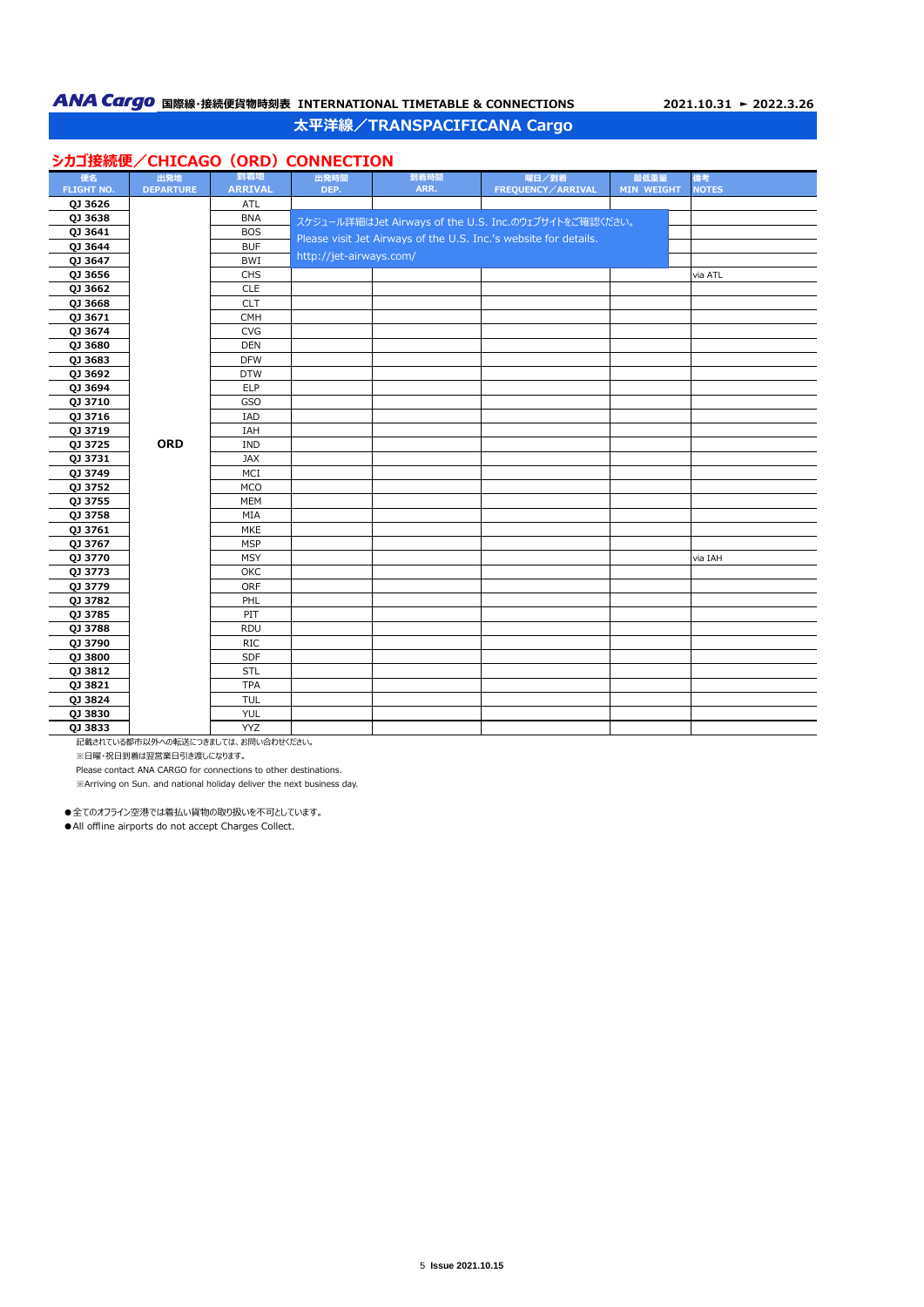## **ヨーロッパ線/EUROPE**

#### **ロンドン接続便/LONDON (LHR) CONNECTION**

| 便名                | 出発地              | 到着地            | 出発時間  | 到着時間        | 曜日                | 最低重量              | 備考           |
|-------------------|------------------|----------------|-------|-------------|-------------------|-------------------|--------------|
| <b>FLIGHT NO.</b> | <b>DEPARTURE</b> | <b>ARRIVAL</b> | DEP.  | ARR.        | <b>FREQUENCYL</b> | <b>MIN WEIGHT</b> | <b>NOTES</b> |
| <b>NH 8103</b>    |                  | <b>BFS</b>     | 19:00 | $14:30 + 1$ | 1234567           |                   |              |
| <b>NH 8105</b>    |                  | <b>BHX</b>     | 23:00 | $7:00 + 1$  | $12345 \cdot 7$   |                   |              |
| <b>NH 8107</b>    |                  | <b>BRS</b>     | 23:00 | $8:00 + 1$  | $12345 \cdot 7$   |                   |              |
| <b>NH 8113</b>    |                  | <b>CWL</b>     | 23:00 | $9:00 + 1$  | $12345 \cdot 7$   |                   |              |
| <b>NH 8115</b>    |                  | <b>DUB</b>     | 19:00 | $9:00 + 1$  | 1234567           |                   |              |
| <b>NH 8119</b>    |                  | EDI            | 20:00 | $11:00 + 1$ | 12347             |                   | via GLA      |
| <b>NH 8121</b>    |                  | EMA            | 23:00 | $7:00 + 1$  | $12345 \cdot 7$   |                   |              |
| <b>NH 8125</b>    | <b>LHR</b>       | <b>GLA</b>     | 20:00 | $9:00 + 1$  | 1234567           |                   |              |
| <b>NH 8133</b>    |                  | <b>LPL</b>     | 23:00 | $15:00 + 1$ | 12347             |                   | via MAN      |
| <b>NH 8137</b>    |                  | <b>MAN</b>     | 23:00 | $7:00 + 1$  | 1234567           |                   |              |
| <b>NH 8141</b>    |                  | <b>NCL</b>     | 23:00 | $9:00 + 1$  | $12345 \cdot 7$   |                   | via MAN      |
| <b>NH 8143</b>    |                  | NWI            | 23:00 | $9:00 + 1$  | 12345             |                   |              |
| <b>NH 8145</b>    |                  | <b>ORK</b>     | 19:00 | $16:30 + 1$ | 12347             |                   |              |
| <b>NH 8147</b>    |                  | <b>PIK</b>     | 20:00 | $12:00 + 1$ | 1234567           |                   |              |
| <b>NH 8149</b>    |                  | <b>SNN</b>     | 19:00 | $16:00 + 1$ | 1234567           |                   | via DUB      |
| <b>NH 8229</b>    |                  | ABZ            | 20:00 | $14:00 + 1$ | 12347             |                   |              |

●接続時間 (MCT) は6時間を基本としています。尚、BFS・BHX・DUB・GLA・MAN・NCL・SNN以外の都市につきましては、スケジュールより多く日数を要する場合があります。

●到着地により搭載制限品がございますので、お問い合わせください。

● Basically, minimum connection time(MCT)is 6 hours.For other destinations except BFS, BHX, DUB, GLA, MAN, NCL, SNN the arrival date might be later than scheduled. ● Please contact ANA CARGO for the cargo limitation of each destination.

## **パリ接続便/PARIS (CDG) CONNECTION**

| 便名                | 出発地              | 到着地            | 出発時間  | 到着時間        | 曜日                           | 最低重量              | 備考           |
|-------------------|------------------|----------------|-------|-------------|------------------------------|-------------------|--------------|
| <b>FLIGHT NO.</b> | <b>DEPARTURE</b> | <b>ARRIVAL</b> | DEP.  | ARR.        | <b>FREQUENCY</b>             | <b>MIN WEIGHT</b> | <b>NOTES</b> |
| <b>NH 8157</b>    |                  | AMS            | 20:00 | $9:00 + 1$  | On request                   | MIN4000Ka         | $^{\circ}$   |
| <b>NH 8161</b>    |                  | <b>BOD</b>     | 20:30 | $8:00 + 1$  | 12347                        |                   |              |
| <b>NH 8169</b>    |                  | LIL            | 12:00 | $15:00 + 1$ | .23456.                      |                   |              |
| <b>NH 8171</b>    |                  | <b>LYS</b>     | 21:00 | $7:30 + 1$  | 12347                        |                   |              |
| <b>NH 8175</b>    |                  | <b>MLH</b>     | 22:00 | $9:00 + 1$  | $\cdot$ 2 $\cdot$ 4 $\cdots$ |                   |              |
| <b>NH 8177</b>    |                  | <b>MPL</b>     | 19:30 | $13:00 + 1$ | $1 \cdots 4 \cdots$          |                   | via MRS      |
| <b>NH 8179</b>    | <b>CDG</b>       | <b>MRS</b>     | 19:30 | $9:00 + 1$  | 12347                        |                   |              |
| <b>NH 8183</b>    |                  | <b>NCE</b>     | 19:30 | $11:00 + 1$ | 12347                        |                   |              |
| <b>NH 8185</b>    |                  | <b>NTE</b>     | 21:00 | $6:00 + 1$  | 12347                        |                   |              |
| <b>NH 8189</b>    |                  | <b>RNS</b>     | 21:00 | $9:00 + 1$  | 12347                        |                   |              |
| <b>NH 8191</b>    |                  | <b>SXB</b>     | 22:00 | $9:00 + 1$  | .2.4.7                       |                   |              |
| <b>NH 8193</b>    |                  | <b>TLS</b>     | 20:00 | $7:30 + 1$  | 12347                        |                   |              |
| NH 8163           |                  | <b>BRU</b>     | 21:00 | $7:00 + 1$  | On request                   | MIN4000Kg         | $\mathbf{r}$ |
| <b>NH 8167</b>    |                  | <b>LHR</b>     | 1:30  | $8:30 + 0$  | 1234567                      | MIN3000Ka         | $\mathbf{r}$ |

●接続時間 (MCT) は5時間を基本としています。

●到着地により搭載制限品がございますので、お問い合わせください。

①ご利用の際はパリへの事前情報が必要となりますので、あらかじめご確認ください。

●Basically, minimum connection time(MCT)is 5 hours.

●Please contact ANA CARGO for the cargo limitation of each destination.

①Please check in advance because prior information on CDG would be necessary.

## **ブリュッセル接続便/BRUSSELS (BRU) CONNECTION**

| 便名                | 出発地              | 到着地            | 出発時間  | 到着時間        | 曜日               | 最低重量              | 備考           |
|-------------------|------------------|----------------|-------|-------------|------------------|-------------------|--------------|
| <b>FLIGHT NO.</b> | <b>DEPARTURE</b> | <b>ARRIVAL</b> | DEP.  | ARR.        | <b>FREQUENCY</b> | <b>MIN WEIGHT</b> | <b>NOTES</b> |
| <b>NH 8144</b>    |                  | MAN            | 14:00 | $12:00 + 2$ | 1234567          | 5,000Kg           |              |
| <b>NH 8201</b>    |                  | AMS            | 14:00 | $18:00 + 0$ | 1234567          | 2,500Kg           |              |
| <b>NH 8108</b>    |                  | <b>DUS</b>     | 14:00 | $18:00 + 1$ | 12345            | 2,500Kg           |              |
| <b>NH 8114</b>    | <b>BRU</b>       | <b>FRA</b>     | 14:00 | $22:00 + 1$ | 1234567          | 2,500Kg           |              |
| <b>NH 8126</b>    |                  | LHR            | 14:00 | $18:00 + 1$ | 1234567          | 2,500Kg           |              |
| <b>NH 8215</b>    |                  | CDG            | 14:00 | $22:00 + 0$ | 1234567          | 5,000Kg           |              |

●接続時間(MCT)は4時間を基本としています。

●到着地により搭載制限品がございますので、お問い合わせください。

●Basically, minimum connection time(MCT)is 4 hours.

●Please contact ANA CARGO for the cargo limitation of each destination.

●全てのオフライン空港では着払い貨物の取り扱いを不可としています。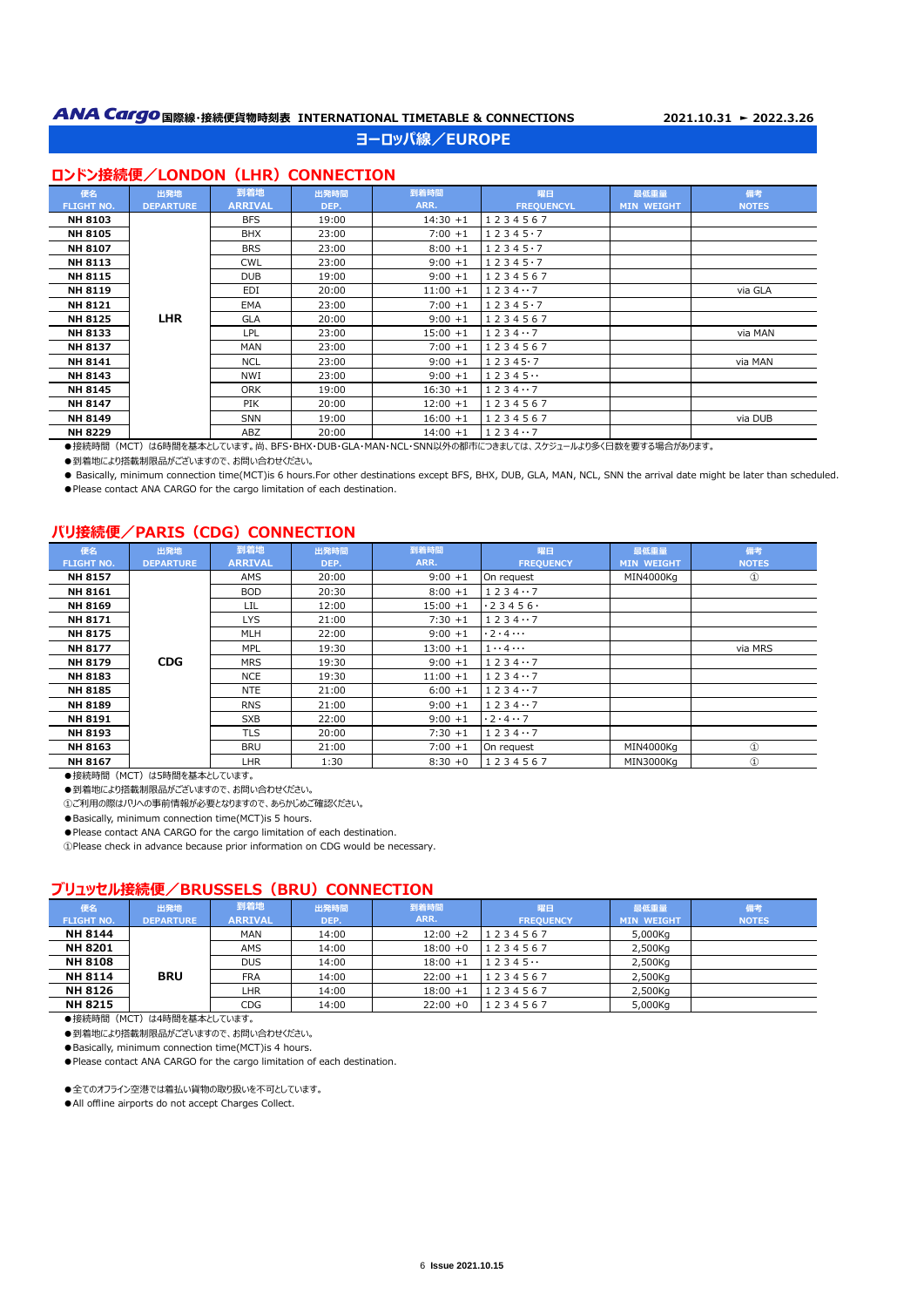# **ANA Cargo** 国際線·接続便貨物時刻表 INTERNATIONAL TIMETABLE & CONNECTIONS 2021.10.31 ► 2022.3.26 **ヨーロッパ線/EUROPE**

## **フランクフルト接続便/FRANKFURT (FRA) CONNECTION**

| 便名                | 出発地              | 到着地            | 出発時間  | 到着時間        | 曜日                            | 最低重量              | 備考                          |
|-------------------|------------------|----------------|-------|-------------|-------------------------------|-------------------|-----------------------------|
| <b>FLIGHT NO.</b> | <b>DEPARTURE</b> | <b>ARRIVAL</b> | DEP.  | ARR.        | <b>FREQUENCYL</b>             | <b>MIN WEIGHT</b> | <b>NOTES</b>                |
| <b>NH 8285</b>    |                  | AMS            | 10:00 | $19:00 + 0$ | $\cdots$ 4 $\cdots$ 7         | 5000kgs           |                             |
| <b>NH 8287</b>    |                  |                | 22:00 | $13:00 + 1$ | 1234567                       | 500 kgs           |                             |
| NH 8291           |                  | <b>ARN</b>     | 16:00 | $8:00 + 2$  | 123.5.7                       | 250 kgs           | ①②□                         |
| <b>NH 8289</b>    |                  | <b>BCN</b>     | 22:00 | $14:00 + 2$ | $1 \cdot 3 \cdot 5 \cdot 7$   | 750 kgs           | $\circled{1}$               |
| NH 8381           |                  | <b>BER</b>     | 20:00 | $11:00 + 1$ | 12347                         |                   |                             |
| NH 8293           |                  | <b>BGO</b>     | 16:00 | $11:00 + 3$ | $12 \cdot 5 \cdot 7$          | 1000 kgs          | $\circled{1}$               |
| NH 8295           |                  | <b>BLL</b>     | 16:00 | $10:00 + 2$ | 123.5.7                       | 250 kgs           | $\odot$ <sup>2</sup>        |
| <b>NH 8297</b>    |                  | <b>BRE</b>     | 20:00 | $10:00 + 1$ | 12347                         |                   |                             |
| NH 8299           |                  | <b>BRN</b>     | 22:00 | $12:00 + 2$ | 12347                         | 500 kgs           | $^{\circ}$                  |
| NH 8307           |                  | <b>BRU</b>     | 10:00 | $18:00 + 0$ | $\cdots$ 4 $\cdots$ 7         | 5000kgs           |                             |
| NH 8311           |                  |                | 22:00 | $12:00 + 1$ | 1234567                       | 500 kgs           |                             |
| NH 8313           |                  | <b>BSL</b>     | 22:00 | $10:00 + 1$ | 12347                         | 100 kgs           | $^{\circ}$                  |
| NH 8315           |                  | CDG            | 21:00 | $12:00 + 1$ | 1234.67                       | 500 kgs           |                             |
| NH 8317           |                  | <b>CGN</b>     | 10:00 | $15:00 + 0$ | $\cdots$ 4 $\cdots$           | 5000 kgs          |                             |
| NH 8319           |                  |                | 22:00 | $8:00 + 1$  | 12347                         |                   |                             |
| NH 8321           |                  | CPH            | 16:00 | $11:00 + 1$ | 12345.7                       | 250 kgs           | $^{\circ}$                  |
| <b>NH 8323</b>    |                  | <b>DRS</b>     | 20:00 | $11:00 + 1$ | $\cdot$ 2 $\cdot$ 4 $\cdot$ 7 |                   |                             |
| <b>NH 8325</b>    |                  | <b>DTM</b>     | 11:00 | $15:00 + 0$ | 12345                         | 1 AKE             |                             |
| <b>NH 8327</b>    |                  |                | 22:00 | $8:00 + 1$  | 12347                         |                   |                             |
| <b>NH 8329</b>    |                  | <b>DUS</b>     | 10:00 | $15:00 + 0$ | $\cdots$ 4 $\cdots$           | 5000 kgs          |                             |
| NH 8331           |                  |                | 22:00 | $8:00 + 1$  | 12347                         |                   |                             |
| <b>NH 8333</b>    |                  | <b>FMO</b>     | 22:00 | $8:00 + 1$  | 12347                         |                   |                             |
| NH 8335           |                  | GOT            | 16:00 | $8:00 + 2$  | 123.5.7                       | 250 kgs           | $\mathbb{O}(2)$             |
| <b>NH 8337</b>    |                  | HAJ            | 22:00 | $10:00 + 1$ | 12347                         |                   |                             |
| <b>NH 8605</b>    |                  | <b>GVA</b>     | 22:00 | $10:00 + 2$ | 12347                         | 500 kgs           | $^{\circ}$                  |
| <b>NH 8339</b>    |                  | <b>HAM</b>     | 20:00 | $10:00 + 1$ | 12347                         |                   |                             |
| NH 8341           |                  | <b>HEL</b>     | 16:00 | $11:00 + 3$ | $12 \cdot 5 \cdot 7$          | 1000 kgs          | $^{\circ}$                  |
| <b>NH 8343</b>    |                  | LEJ            | 22:00 | $11:00 + 1$ | $\cdot$ 2 $\cdot$ 4 $\cdot$ 7 |                   |                             |
| NH 8345           |                  | LGG            | 22:00 | $10:00 + 1$ | 12347                         | 5000 kgs          | $\odot$ $\odot$             |
| NH 8349           |                  | LIL            | 22:00 | $16:00 + 1$ | 1237                          | 1000 kgs          | $^{\circ}$                  |
| <b>NH 8351</b>    | <b>FRA</b>       | LUX            | 22:00 | $8:00 + 1$  | 1234.67                       | 500 kgs           |                             |
| <b>NH 8607</b>    |                  | MAD            | 22:00 | $10:00 + 3$ | $1 \cdot 3 \cdot 5 \cdots$    | 750 kgs           | $^{\circ}$                  |
| NH 8353           |                  | MMA            | 16:00 | $15:00 + 1$ | 12345.7                       | 250 kgs           | $^{\textcircled{\tiny 1}}$  |
| <b>NH 8355</b>    |                  | <b>MST</b>     | 22:00 | $10:00 + 1$ | 12347                         | 250 kgs           |                             |
| NH 8359           |                  | MUC            | 22:00 | $9:00 + 1$  | 12347                         |                   |                             |
| <b>NH 8609</b>    |                  | <b>MXP</b>     | 22:00 | $12:00 + 2$ | 1237                          | 1000 kgs          | $^{\circ}$                  |
| NH 8361           |                  | <b>NUE</b>     | 10:00 | $15:00 + 0$ | $\cdots$ 4 $\cdots$           | 5000 kgs          |                             |
| NH 8363           |                  |                | 22:00 | $8:00 + 1$  | 12347                         |                   |                             |
| NH 8365           |                  | OSL            | 16:00 | $10:00 + 2$ | 123.5.7                       | 250 kgs           | $\odot$ <sup>2</sup>        |
| NH 8367           |                  | PRG            | 22:00 | $15:00 + 1$ | 12347                         | 500 kgs           |                             |
| NH 8369           |                  | <b>RTM</b>     | 22:00 | $16:00 + 1$ | 12347                         | 500 kgs           | $^{\textcircled{\tiny{1}}}$ |
| NH 8371           |                  | <b>SCN</b>     | 22:00 | $9:00 + 1$  | 12347                         |                   |                             |
| <b>NH 8373</b>    |                  |                | 10:00 | $15:00 + 0$ | $\dots$ 4 $\dots$             | 5000 kgs          |                             |
| <b>NH 8375</b>    |                  | <b>STR</b>     | 22:00 | $8:00 + 1$  | 12347                         |                   |                             |
| <b>NH 8377</b>    |                  | <b>SVG</b>     | 16:00 | $11:00 + 3$ | 12.05.7                       | 1000 kgs          | $^{\circ}$                  |
| <b>NH 8379</b>    |                  | <b>SXB</b>     | 22:00 | $12:00 + 1$ | 12347                         | 100 kgs           | $\mathbf{D}$                |
| <b>NH 8303</b>    |                  | VIE            | 22:00 | $18:00 + 1$ | 1237                          | 500 kgs           |                             |
| <b>NH 8385</b>    |                  | WAW            | 22:00 | $18:00 + 2$ | 12347                         | 750 kgs           |                             |
| <b>NH 8387</b>    |                  | ZRH            | 22:00 | $10:00 + 1$ | 12347                         | 1000 kgs          | $\circled{1}$               |

●接続時間 (MCT) は、旅客便6時間、貨物便8時間を基本としています。

●到着地により搭載制限品がございますので、お問い合わせください。

①危険品(ELI/ELMを含む)を除く ②D5発はD1到着 ③予約前に弊社営業担当にご確認ください。

●Basically, minimum connection time(MCT)is 6 hours for passenger flight, 8 hours for frighter.

●Please contact ANA CARGO for the cargo limitation of each destination.

①Except DG shipment.(including ELI/ELM) ②Departing on D5 arrival on D1. ③Please contact to our sales team to check availability.

●全てのオフライン空港では着払い貨物の取り扱いを不可としています。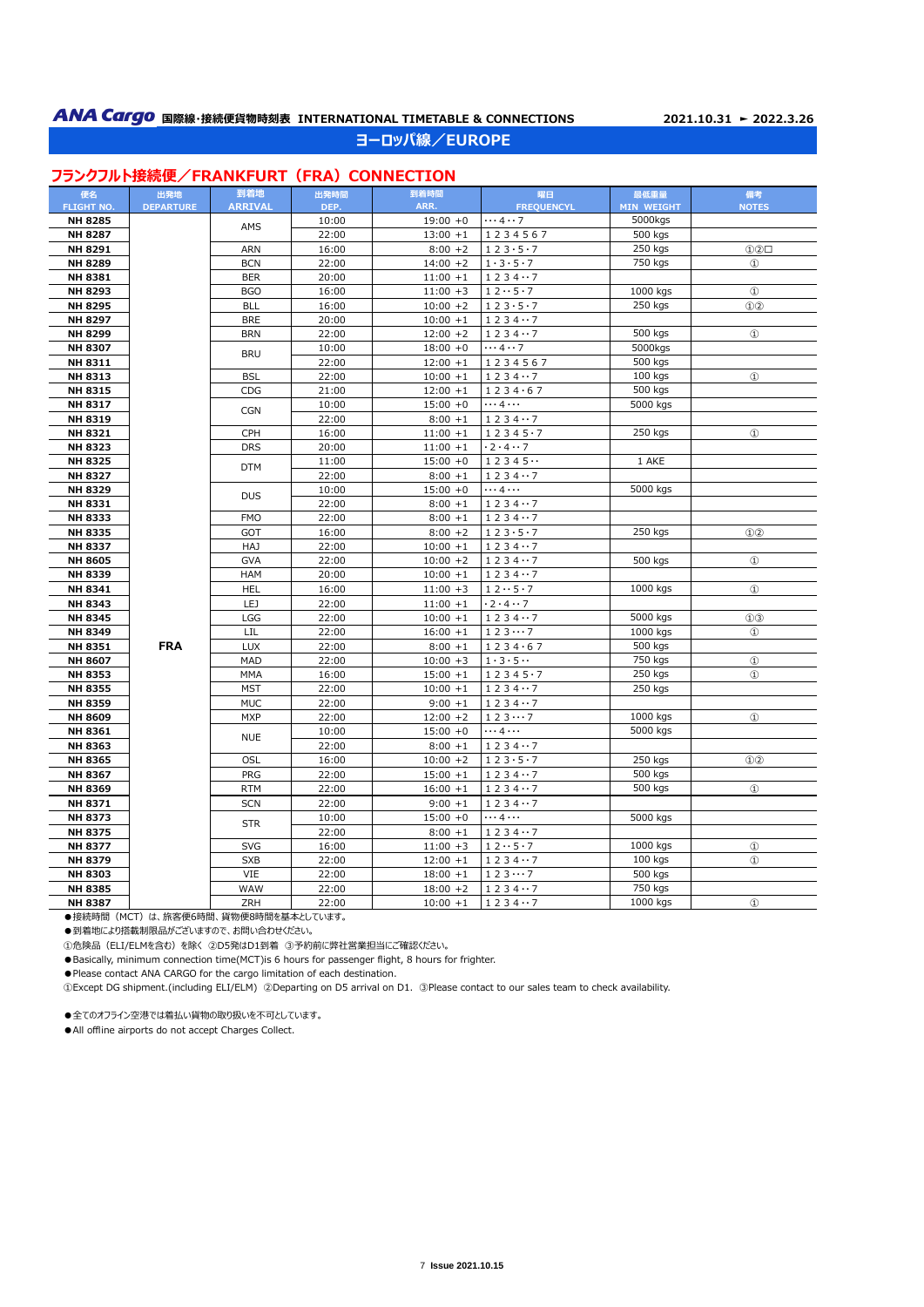# **ANA Cargo** 国際線・接続便貨物時刻表 INTERNATIONAL TIMETABLE & CONNECTIONS 2021.10.31 ► 2022.3.26

# **東アジア線/EAST ASIA**

#### **北京接続便/BEIJING (PEK) CONNECTION**

| 便名                | 出発地              | 到着地            | 出発時間  | 到着時間        | 曜日                             | 最低重量              | 備考           |
|-------------------|------------------|----------------|-------|-------------|--------------------------------|-------------------|--------------|
| <b>FLIGHT NO.</b> | <b>DEPARTURE</b> | <b>ARRIVAL</b> | DEP.  | ARR.        | <b>FREOUENCYL</b>              | <b>MIN WEIGHT</b> | <b>NOTES</b> |
| <b>NN 8191</b>    |                  | CGQ            | 20:00 | $09:00 + 2$ | $\cdots$ 3 $\cdots$ 6 $\cdots$ |                   |              |
| <b>NN 8188</b>    |                  | <b>DLC</b>     | 20:00 | $14:00 + 1$ | 1234.67                        |                   |              |
| <b>NN 8186</b>    | <b>PEK</b>       | <b>SIA</b>     | 20:00 | $09:00 + 2$ | $1.3 \cdot 6.$                 |                   |              |
| <b>NN 8192</b>    |                  | <b>TAO</b>     | 20:00 | $11:00 + 1$ | 1234.7                         |                   |              |
| <b>NN 8280</b>    |                  | <b>TSN</b>     | 12:00 | 16:00       | 1234567                        |                   |              |

※北京経由のRFSは、基本的にNH航空便到着日の翌日接続となります。

※RFS接続スケジュール及び重量制限につきましては、事前にお問い合わせ下さい。

※特殊貨物 (PRIO貨物含む) やShipper Build-up ULD(BUP)転送はトラックチャーター料金が必要となる為、事前に調整が必要となります。

※Shipper Build-Up ULD (BUP) 転送はトラックチャーター料金が必要となる為、事前に調整が必要となります。

①トラックチャーターのみ対応

÷

※ Generally the cargo will have connection to trucks on the next day of each flight's arrival. Please contact our cargo sales representative for further details

※ RFS connection schedule and weigh restrictions might be changed without pre-notice. Please confirm with ANA CARGO reservation desk prior to cargo reservation. ※ Special cargo(including RRIO) and shipper Build-Up ULD (BUP) are required advance adjustment. Because it needs trucks charter fee.

①Only chartered trucks are availble.

#### **大連接続便/DALIAN (DLC) CONNECTION**

| 便名                | 出発地              | 到着地            | 出発時間  | 到着時間  | $\mathbb{R}^n \rightarrow \mathbb{R}^n$<br>雅口 | 表低 里里                       | <b>Different Ave</b><br><b>All Britain</b> |
|-------------------|------------------|----------------|-------|-------|-----------------------------------------------|-----------------------------|--------------------------------------------|
| <b>FLIGHT NO.</b> | <b>DEPARTURE</b> | <b>ARRIVAL</b> | DEP.  | ARR.  | <b>FREOUENCYL</b>                             | <b>WEIGHT</b><br><b>MIN</b> | <b>NOTES</b>                               |
| <b>NN 8333</b>    | <b>DLC</b>       | CGO            | 18:00 | 09:00 | 7345<br><u>.</u>                              |                             |                                            |

※長春(CGQ)への契約トラックによる転送サービス。日本から大連(DLC)までは当社運送約款を適用。

※コロナウイルスの影響により、RFSの運行に一部変更が発生する恐れがあります。

※Connection service to Changchun( CGQ) by contracted trucks. ANA's transportation agreement shall be applied from Japan to Dalian( DLC). ※There may be some changes in RFS operation due to Covid-19.

#### **上海(浦東)接続便/SHANGHA(I PVG) CONNECTION**

| 便名                | 出発地              | 到着地        | 出発時間  | 到着時間        | 曜日                | 最低重量              | 備考           |
|-------------------|------------------|------------|-------|-------------|-------------------|-------------------|--------------|
| <b>FLIGHT NO.</b> | <b>DEPARTURE</b> | ARRIVAL    | DEP.  | ARR.        | <b>FREOUENCYL</b> | <b>MIN WEIGHT</b> | <b>NOTES</b> |
| <b>NN 8395</b>    |                  | NGB        | 04:00 | 09:00       | 2345              |                   |              |
| <b>NN 8108</b>    | <b>PVG</b>       | <b>SIA</b> | 06:00 | $11:00 + 1$ | $\cdots$ 4        |                   |              |
| <b>NN 8301</b>    |                  | SZV        | 07:00 | 09:00       | 234               |                   |              |
| <b>NN 8355</b>    |                  | WUH        | 18:00 | $13:00 + 1$ | 2347              |                   |              |

※記載されている都市以外への転送につきましては、お問い合わせください。

※Please contact ANA CARGO for connections to other destinations

#### **成都接続便/CHENGDU(CTU)CONNECTION**

| 更名<br><b>FLIGHT NO.</b> | 出発地<br>DEPARTURE | 到着地<br><b>ARRIVAL</b> | 出発時間<br>DEP. | 到着時間<br>ARR. | 瞿日<br><b>FREQUENCYL</b> | 最低重量<br><b>MIN WEIGHT</b> | 備考<br><b>NOTES</b> |
|-------------------------|------------------|-----------------------|--------------|--------------|-------------------------|---------------------------|--------------------|
| <b>NN 8413</b>          | стυ              | CKG                   | 16:30        | 21:30        | 7345                    | Min 1000kg                |                    |
| <b>NN 8414</b>          |                  | <b>SIA</b>            | 16:30        | 11:00        | ገ 3 4 5 <b></b>         | Min 1000kg                |                    |

●全てのオフライン空港では着払い貨物の取り扱いを不可としています。